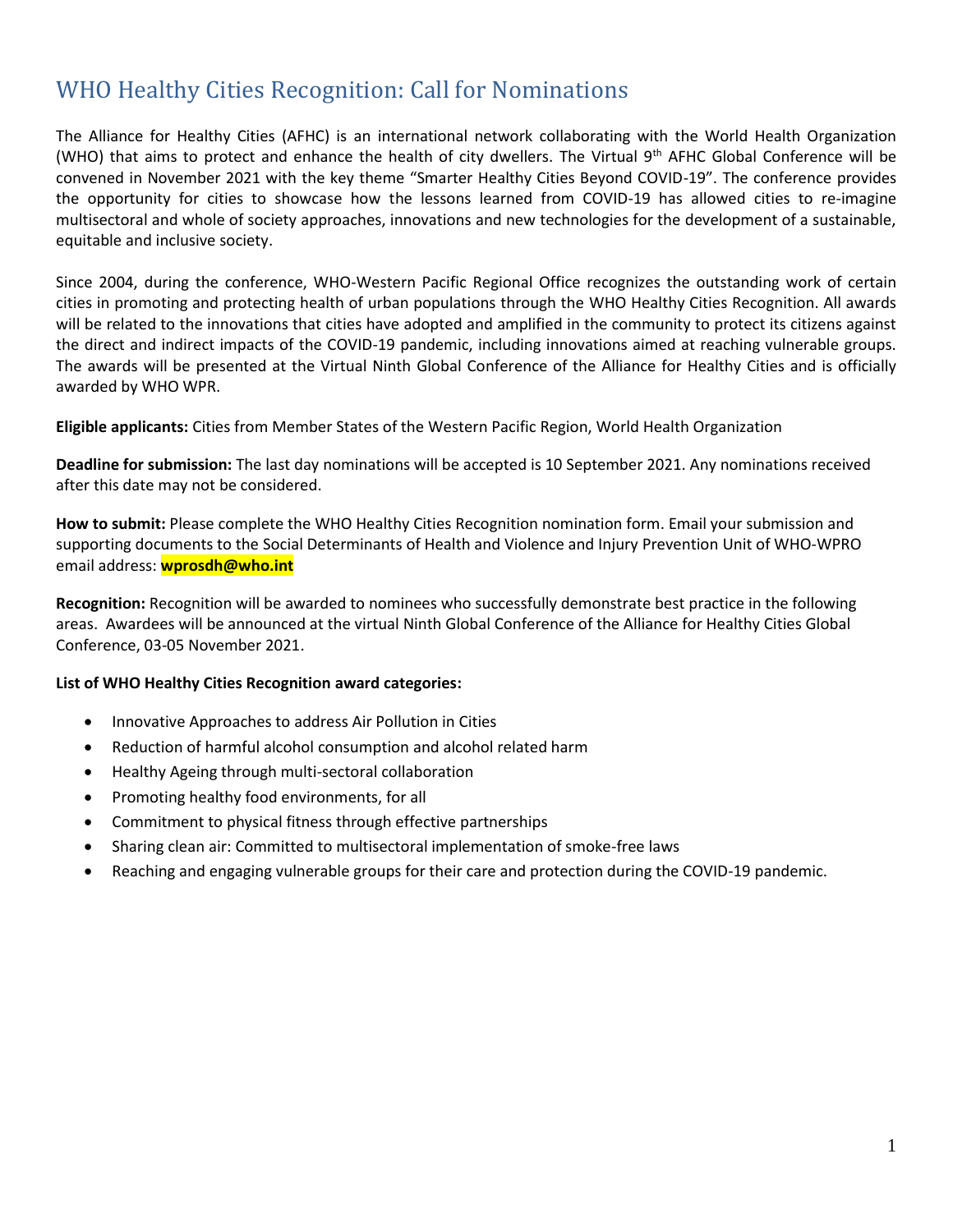#### **Award title***:* Innovative Approaches to address Air Pollution in Cities

## **Award description:**

Air pollution, both outdoor and indoor, is now established as the single greatest environment-related health hazard in the Region. It is estimated that more than 80% of people in cities are regularly exposed to air pollution. The Region reports 2.88 million deaths each year or 41% of global air pollution-related deaths, despite having just 25% of the world's population. The leading pathway is ischemic heart disease (or coronary heart disease), followed by stroke, chronic lung disease, lung cancer and acute lower-respiratory disease. Further, air pollution increases the susceptibility and vulnerability of COVID-19. Developing countries and poorer communities are at higher risk for pollution-related disease.

Cities, in particular, have major roles to address air quality, because they deal with contributors of air pollution such as the management of traffic congestion caused by motor vehicles which is the largest source of air pollution in cities. Dealing with air pollution is also a practical pathway to address climate change - air pollution and climate change are closely linked due to their same root cause: combustion of fossil fuels for energy, transport, industry and heating<sup>1</sup>. The COVID-19 pandemic has accelerated the pace at which cities must adapt and prepare for changes on the health horizon attributed to the environment, including the existential threat that climate changes poses to countries in the Region.

For the Future, Towards the Healthiest and Safest Region identifies climate change and the environment (CCE) as one of the thematic priorities for the Region, with the goal of ensuring that countries and communities have the capacity to anticipate and respond to the changing environment and climate, with the health sector taking a lead role in crosssectoral, multi-stakeholder efforts. This award seeks cities across the region who are champions of this regional strategy and, despite the challenges brought about by COVID-19, have sustained, prioritized and accelerated its implementation.

This award is to recognize innovative approaches by cities to deal with air pollution and the co-benefits which it brings to address climate change. The awarded policy and/or programme should meet the following criteria:

- Advocacy by cities to articulate the health co-benefits of actions and policies to reduce air pollution from nonhealth sectors (especially in the transport sectors);
- Building resilience of urban populations to adapt to climate change impacts through green and healthy activities such as cycling, sustaining green lungs in cities, promote recycling and waste minimization etc;
- Monitoring the impact of air pollution on health to provide timely, accurate and strategic information to the general public;
- Innovative ideas of applying a climate change and environment lens to other works in the cities.
- Address gender and equity gaps Support COVID-19 preparedness and response efforts

<sup>&</sup>lt;sup>1</sup> WHO. COP24 Special Report, Health and Climate Change. Geneva. 2018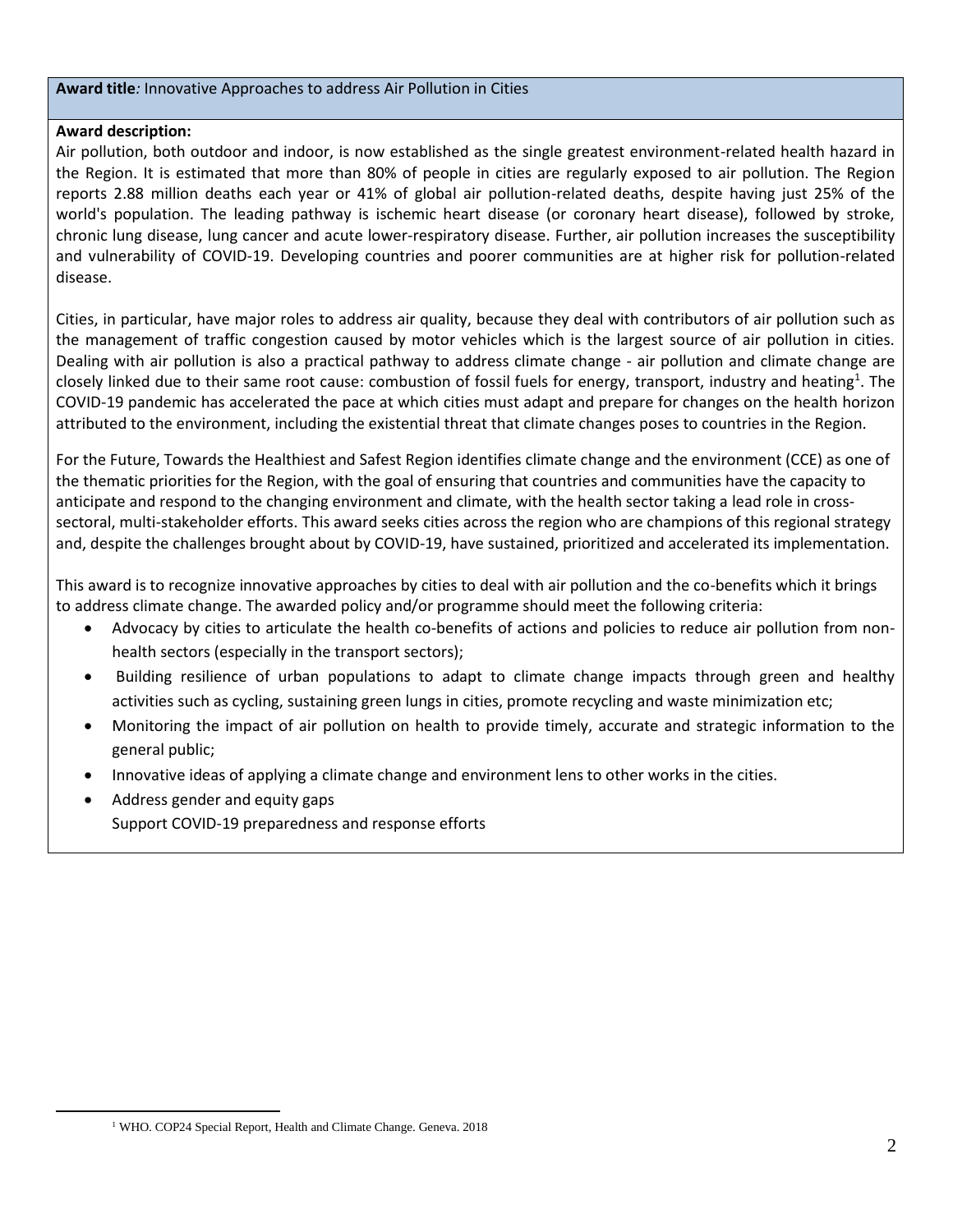# **Award title***:* Reduction of harmful alcohol consumption and alcohol related harm

# **Award description:**

Alcohol use has major impacts on population health and wellbeing. The Western Pacific Region (WPR) has some of the highest alcohol consumption rates among adults in the world. Every minute, one person dies from alcohol-related harm in the WPR. Beyond its link to multiple non-communicable diseases (NCDs), alcohol use significantly increases risk of violence and injures. Young people are especially at risk for alcohol-related injury (including drink driving, violence and suicide), while elderly people are at increased risk of falls. Alcohol consumption can have broader social and economic impacts across cities. It's association with increased incidence of injuries and violence has implications beyond health, impacting transport, law enforcement, housing and welfare sectors, among others. This award calls for leading examples of multisectoral involvement/programs to reduce alcohol related harm and strive to build safe communities and societies.

To meet our goal of becoming the healthiest and safest Region, as stated in our regional vision *For the Future*, it is important to tackle the underlying causes of alcohol consumption and in-turn, prevent alcohol-related injury and violence. Actions to reduce the harmful use of alcohol are further reflected in a range of United Nations Sustainable Development Goals (SDGs)<sup>1</sup>, with Target 3.5 specifically aiming to "strengthen the prevention and treatment of *substance use, including narcotic drug abuse and harmful use of alcohol*". Many cities have already taken action to identify and address the social and commercial determinants that contribute to alcohol-related harm.

There is global consensus on the need to decrease harmful use of alcohol by at least 10% as part of the overarching aim to reduce premature deaths from NCDs by 25% by 2025. The COVID-19 pandemic has had introduced new urgency to achieve this goal. This award seeks cities across the region who are champions of these regional and global goals and, despite the challenges brought about by COVID-19, have sustained, prioritized and accelerated its implementation.

This award seeks to recognize and share innovative policies and/or programmes that addresses the challenges in the harmful consumption of alcohol. The awarded policy and/or programme should meet the following criteria:

- Cities which have implemented cost-effective interventions to reduce harmful use of alcohol and alcohol related harm, such as restricting physical availability of alcohol, increasing prices, and regulating marketing of alcohol.
- Be innovative and have potential to be scaled-up throughout the Region.
- Engages both health and non-health sectors, as well as the community, in planning, implementation and monitoring the policy and/or programmes.
- Address gender and equity gaps
- Support COVID-19 preparedness and response efforts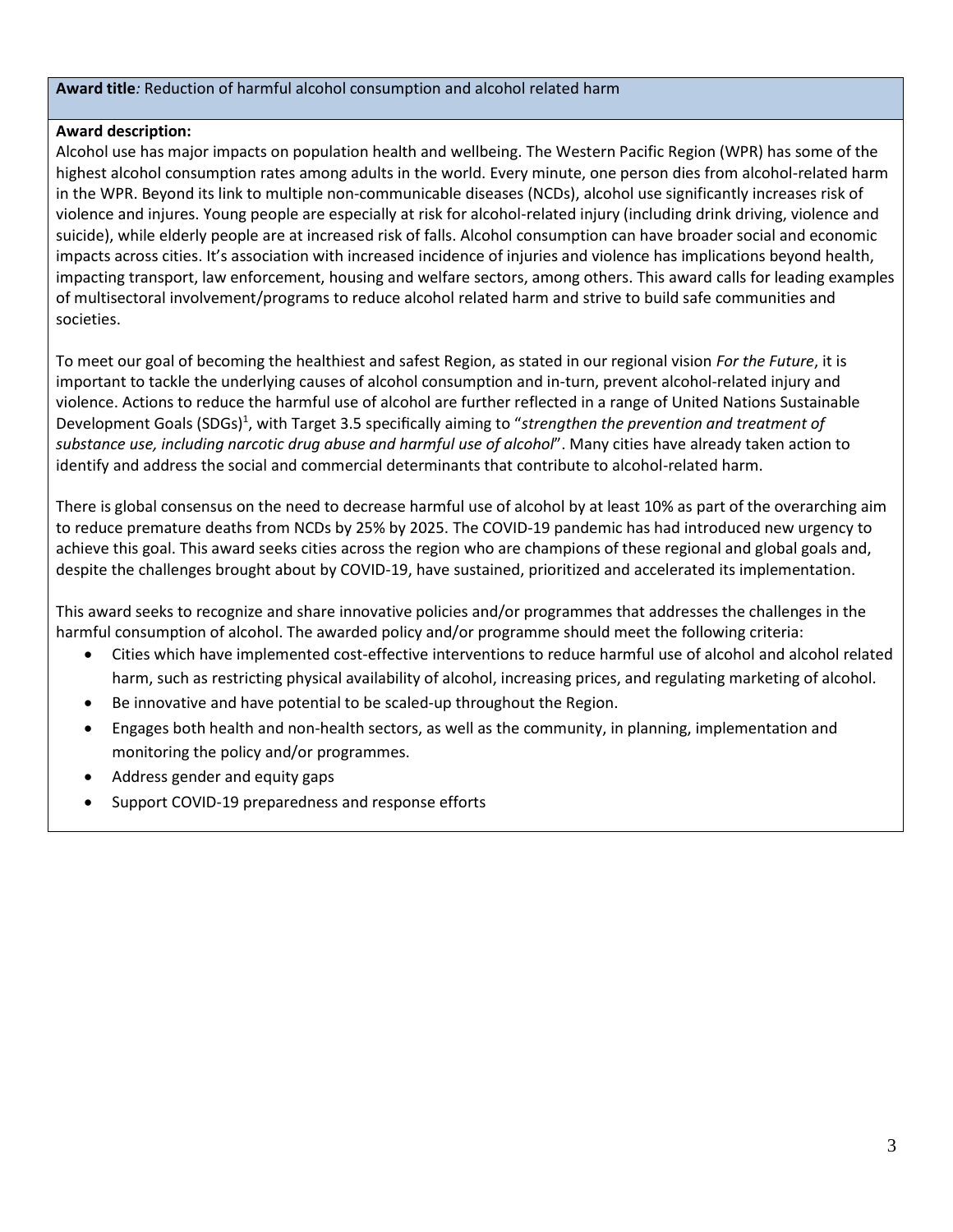## **Award title**: Healthy Ageing through multi-sectoral collaboration

# **Award description:**

More than 240 million of people over the age of 65 live in the Western Pacific Region, and that number is expected to double by 2050. The COVID-19 pandemic affected older adults disproportionately, underscoring the importance of promoting healthy ageing. COVID-19 has transformed older people's livelihoods, routines, access to care and support, social connection, and how they are outwardly perceived. With older people being a key vulnerable group to the effects of COVID-19, the senior community has been burdened to spend more time at home, limit social engagement with family members, friends and colleagues, and cease other activities. This has led to heightened risk of anxiety and poor mental health. This award seeks cities which have led innovations and programmes to target their older populations and created opportunities to foster healthy ageing during the pandemic.

The Regional Committee for the Western Pacific in October 2020 adopted an action plan on healthy ageing that addresses the needs of current and future ageing populations in the Region. As per the action plan, many cities are already taking early action to prepare for population ageing and promote healthier older adults who are thriving and contributing in society with a whole of society approach. This award seeks cities across the region who are champions of this action plan and despite the challenges brought about by COVID-19 have sustained, prioritized and accelerated its implementation.

This award seeks to recognize and share innovative policies and/or programmes that addresses the challenges in ageing societies. The awarded policy and/or programme should meet the following criteria:

- Be innovative and potential to be scaled-up throughout the Region.
- Engages both health and non-health sectors, as well as the community, in planning, implementation and monitoring the policy and/or programmes.
- Address gender and equity gaps which is related to ageing society
- Support COVID-19 preparedness and response efforts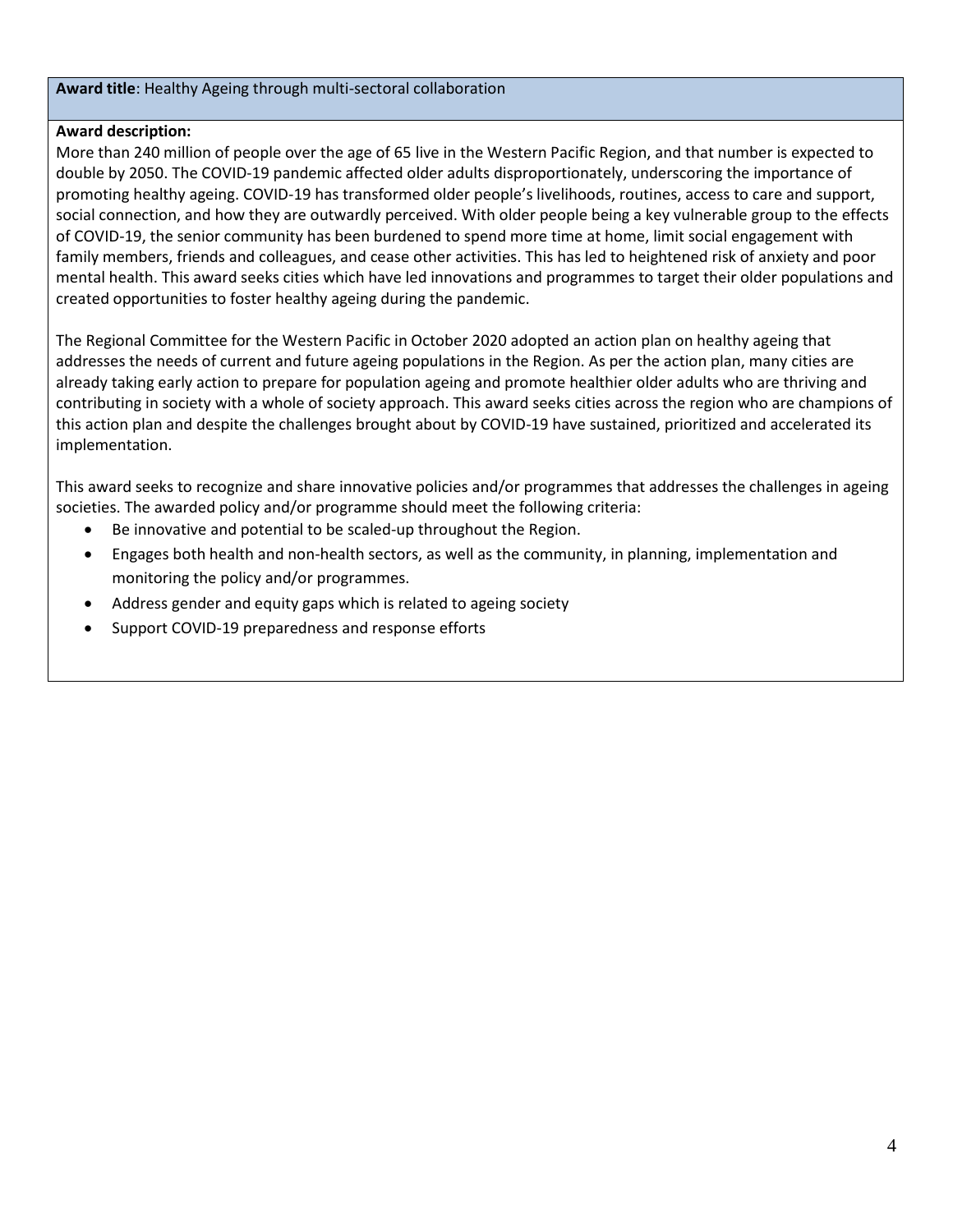#### **Award title***:* Promoting healthy food environments, for all

# **Award description:**

Unhealthy diets that consist of processed foods high in salt, sugar and fat, are one of the main common risk factors for noncommunicable diseases (NCDs). Recent available data in the Western Pacific Region have showed the continued rise in the prevalence of overweight and obesity among adults, children and adolescents. The issue is exacerbated by the COVID-19 pandemic, as physical and economic access to healthy diets have been disrupted. Moreover, there has been an unprecedented rise in the rate of wasting in children under-5 years old, globally as an indirect economic impact of the pandemic. An important step in the reduction of double burden of malnutrition, and prevention and control of NCDs along with addressing the impact of COVID-19 on nutrition and health, is to promote a healthy diet, which is heavily influenced by the food environment.

The food environment is the interface where people interact with the wider food system to acquire and consume foods. Food marketing, a component of the food environment, plays a powerful role in shaping attitudes towards and encouraging consumption of unhealthy foods and beverages - particularly among children, who are most susceptible to marketing messages. Further, the healthiness of diets is dependent on other components, including availability, prices, accessibility, affordability, desirability, and convenience. Recognizing that there is no single food to protect you against COVID-19, this award seeks cities who innovatively promote environments with a variety of foods for a healthy and balanced diet, including whole grains, legumes, vegetables, fruits, nuts and animal source foods.

The *Action Plan to Reduce the Double Burden of Malnutrition in the Western Pacific Region* and the *Regional action framework on protecting children from the harmful impact of food marketing in the Western Pacific* recommend the promotion of healthy diet through comprehensive approaches that improve food environments. This award seeks cities across the region who are champions of these strategies and, despite the challenges brought about by COVID-19, have sustained, prioritized and accelerated its implementation.

This award seeks to recognize and share innovative policies and/or programmes that equitable access, and removes COVID-19 related barriers to access, healthy foods such as vegetables and fruits, and healthy snack options for all, and capitalizes on food marketing as means to influence healthy consumer behaviors. The awarded policy and/or programme should meet the following criteria:

- Measures may include: adoption of policies that regulate food marketing; promotion of proper labelling; provision of subsidies in selling and buying healthy food; implementation of food safety standards to prevent food-borne illnesses; and implementation of interventions that promote availability and accessibility of healthy foods in different settings such as schools and workplaces.
- Recognition may be given to cities that have adopted and developed public health services and social marketing campaigns tailored to the COVID-19 situation to promote healthy eating and drinking among all age groups.
- Be innovative and potential to be scaled-up throughout the Region.
- Engages both health and non-health sectors, as well as the community, in planning, implementation and monitoring the policy and/or programmes.
- Address gender and equity gaps
- Support COVID-19 preparedness and response efforts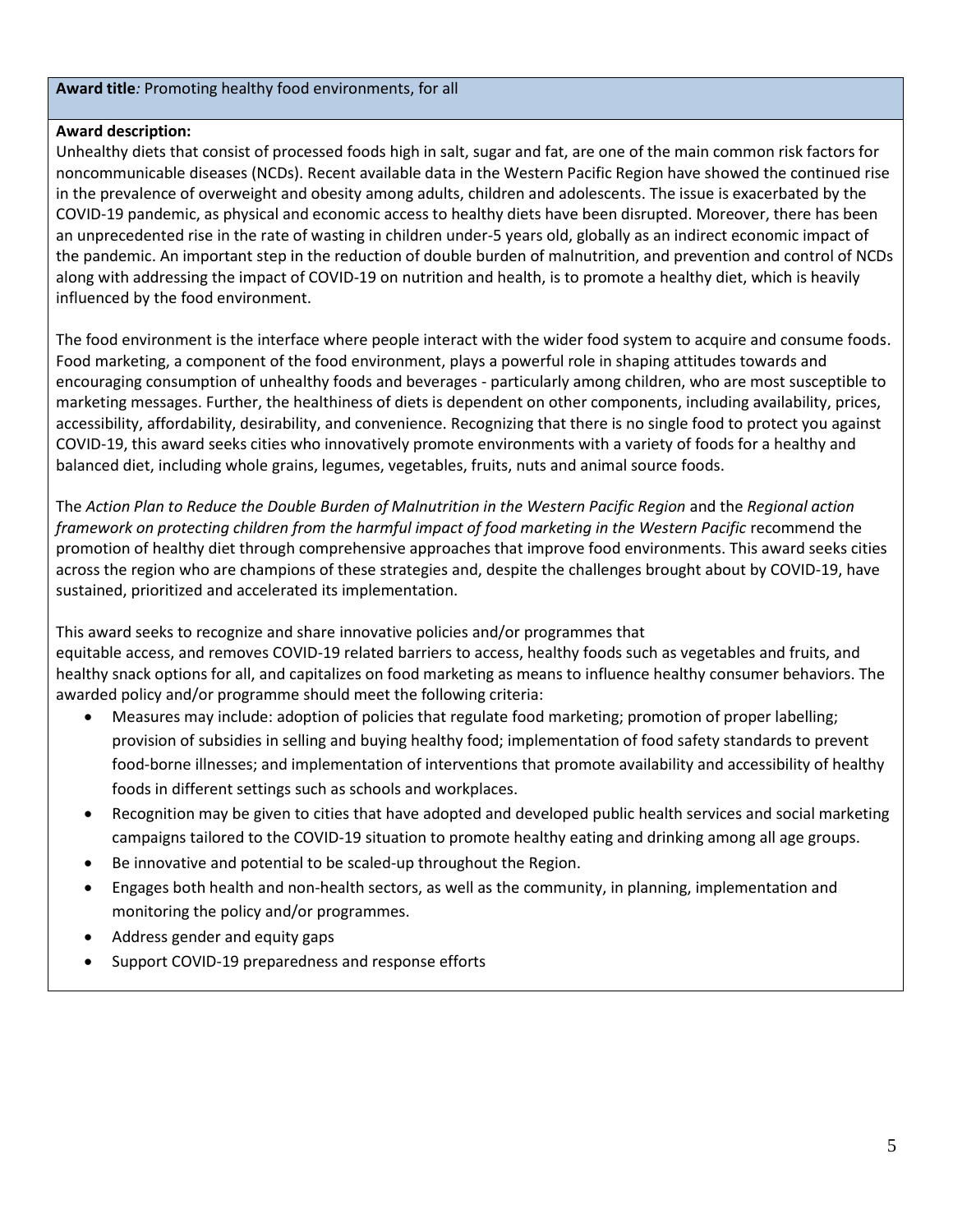#### **Award title***:* Commitment to physical fitness through effective partnerships

## **Award description:**

In the Western Pacific Region, 1 in 5 adults, and 8 in 10 adolescents (aged 11-17 years) do not currently meet the global recommendations for physical activity set by WHO. Physical activity includes all forms of active recreation, sports participation, cycling and walking, as well as activities at work and home, play, dance and gardening. Regular physical activity is a well-established protective factor for the prevention and treatment of the leading noncommunicable diseases (NCDs) such as heart diseases, stroke, and diabetes. These diseases are amongst the top 10 leading cause of death in the region and increase the risk of COVID-19 disease severity. During this COVID-19 pandemic, movement restrictions meant that many more people were required to stay at home and thus risked a more sedentary lifestyle, with increased challenges to engage in physical exercise. Many cities implemented innovative approaches to encourage their citizens to be more active. Acknowledging the importance of maintaining physical activity during the pandemic, this award seeks cities who have demonstrated whole of society and local community driven solutions to abide by COVID-19 guidelines, yet enable the enjoyment of physical activity.

The *Global Action Plan on Physical Activity 2018-2030* outlines recommended policy actions to support member states in ensuring that all people have access to safe and enabling environments conducive to physical activity. This award seeks cities across the region who are champions of this action plan and, despite the challenges brought about by COVID-19, have sustained, prioritized and accelerated its implementation.

This award seeks to recognize and share innovative policies and/or programmes that addresses the challenges in physical inactivity. The awarded policy and/or programme should meet the following criteria:

- Decreasing physical inactivity using a systems-based multi-sectoral approach and engaging diverse partners
- Be innovative and have potential to scale-up throughout the Region.
- Engages both health and non-health sectors, as well as communities, in planning, implementation and monitoring the policy and/or programmes.
- Address gender and equity gaps
- Support COVID-19 preparedness and response efforts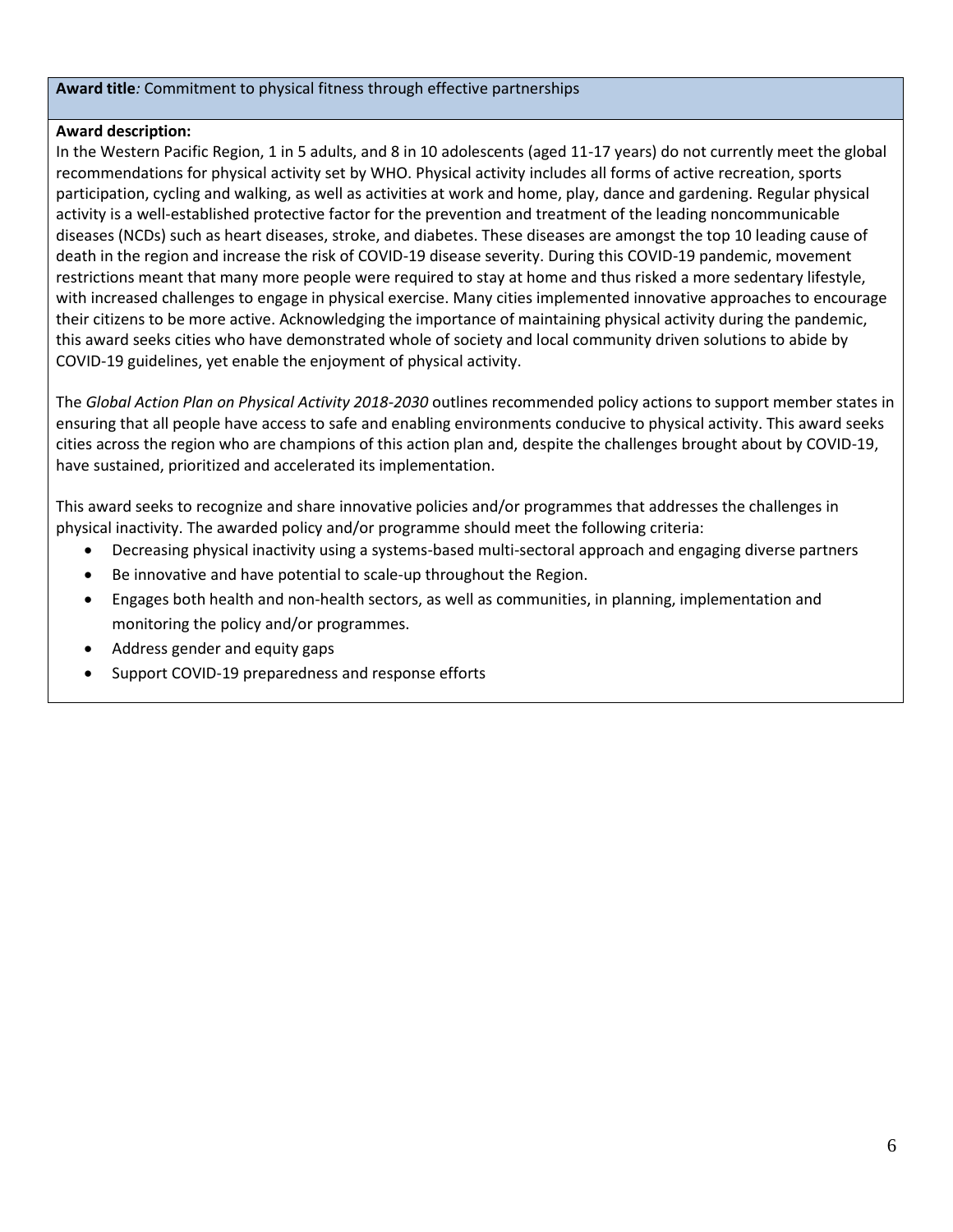## **Award title***:* Sharing clean air: Committed to multisectoral implementation of smoke-free laws

# **Award description:**

The Western Pacific Region (WPR) is home to 386.5 million adult smokers. Tobacco use and exposure to second-hand smoke are preventable risk factors for noncommunicable diseases, as well as respiratory infections. Tobacco smokers face around a 40 – 50% higher risk of developing severe disease and death from COVID-19 compared to non-smokers. Only 100% smoke-free environments can offer effective protection from secondhand smoke. WHO's Framework Convention on Tobacco Control (FCTC) emphasizes how all indoor public places should be 100% smoke-free. This award seeks cities across the Western Pacific Region who innovate and strive to create and maintain smoke-free environments.

Many cities across WPR have adopted laws and policies aimed at protecting people, particularly vulnerable populations, from exposure to tobacco smoke and emissions from emerging tobacco and electronic nicotine and non-nicotine delivery systems. This upholds the principle that people everywhere, especially in cities where they live and work, have the right to share clean air. Enforcement of, and promoting public compliance with, smoke- and emissions-free air laws and policies requires innovation, commitment and involvement of partners beyond the health sector including civil society.

The WPRO Regional Action Plan for Tobacco Control 2020-2030 includes objectives on implementing measures to protect people from exposure to tobacco smoke and emissions from emerging tobacco and electronic nicotine delivery systems through multisectoral action for effective enforcement. This award seeks cities across the region who are champions of such efforts and, despite the challenges brought about by COVID-19, have sustained, prioritized and accelerated action.

This award seeks to recognize jurisdictions or program which meet the following criteria:

- Is led by or involves at least two non-health government sectors and at least one civil society group in the implementation of smoke- and emissions-free laws
- Has undertaken a situational analysis to identify strengths and limitations (including barriers related to COVID-19), with smoke- and emissions-free air law and policy implementation
- Includes an innovative approach to enforcement which incorporates measures to reduce potential inequities in enforcement and to adapt to the dynamic COVID-19 situation
- Includes a communications campaign to promote compliance with smoke- and emissions-free laws policies
- Be innovative and have potential to scale-up throughout the Region.
- Engages both health and non-health sectors, as well as communities, in planning, implementation and monitoring the policy and/or programmes.
- Address gender and equity gaps
- Support COVID-19 preparedness and response efforts